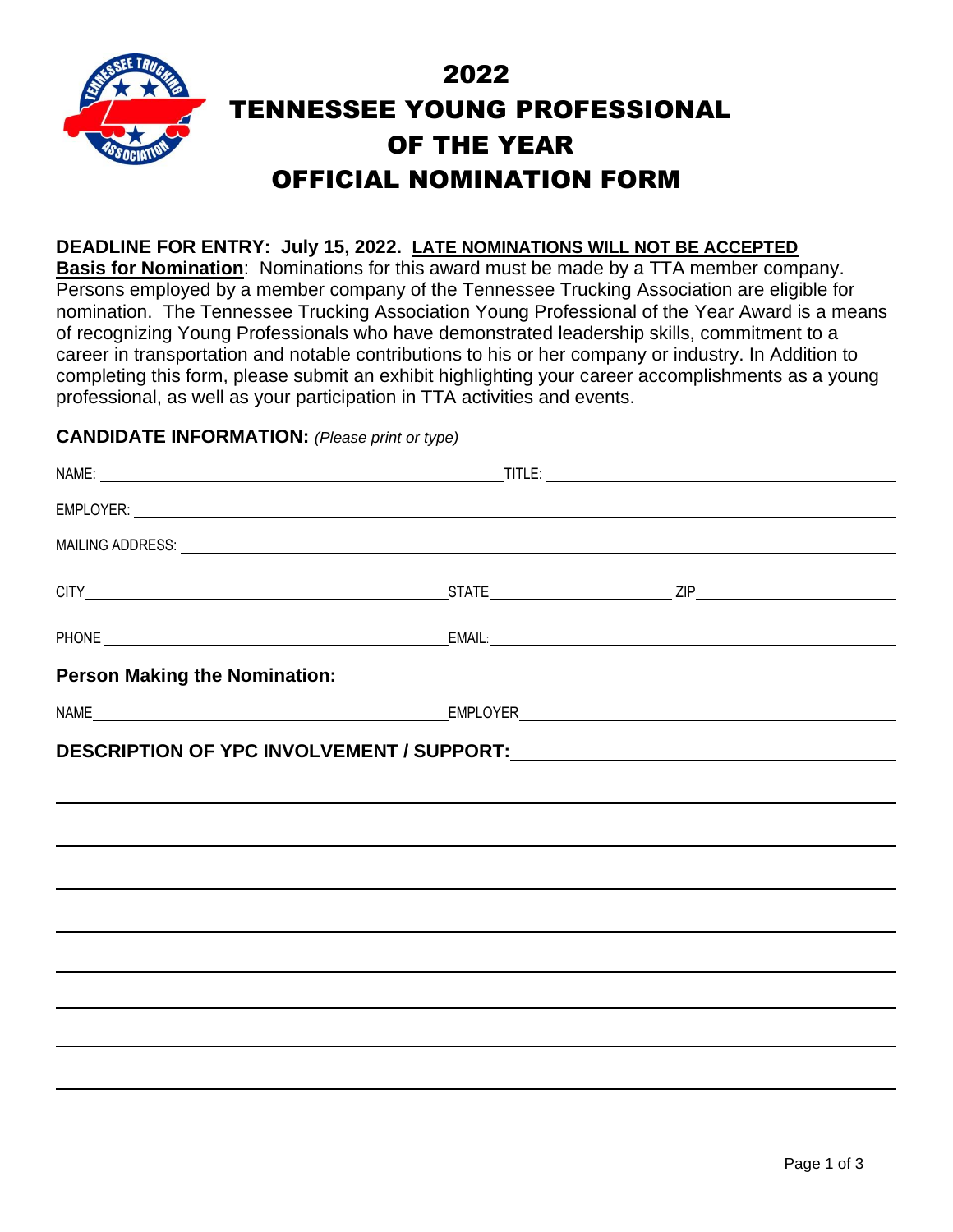# **TENNESSEE YOUNG PROFESSIONAL OF THE YEAR NOMINATION FORM**

**YOUNG PROFESSIONAL PROGRAM STRUCTURE** - i.e., training, meetings, award/incentive programs, management involvement and council support. **(ENCLOSE SUPPORTING DOCUMENTS)**.

## **1. LIST MEMBERSHIP IN LOCAL, STATE, AND NATIONAL COUNCILS:**

# **2. LIST POSITIONS OR OFFICER POSITIONS HELD IN THE ABOVE COUNCILS:**

#### **3. AWARDS RECEIVED:**

**4. RECORD OF TEACHING OR TRAINING:**

#### **5. RECORD OF FORMAL EDUCATION/TRAINING:**

**PERSON MAKING THE NOMINATION:**

**TITLE**: **DATE**:

# PRESENTATION OF AWARDS WILL BE AT THE TTA 92<sup>nd</sup> Annual Convention

September 18-20, 2022 at the Sandestin Hilton Resort in Destin, FL

**Mail to:** Tennessee Trucking Association • 4531 Trousdale Drive • Nashville, TN 37204 • 615-777-2882 • Fax 615-777-2024